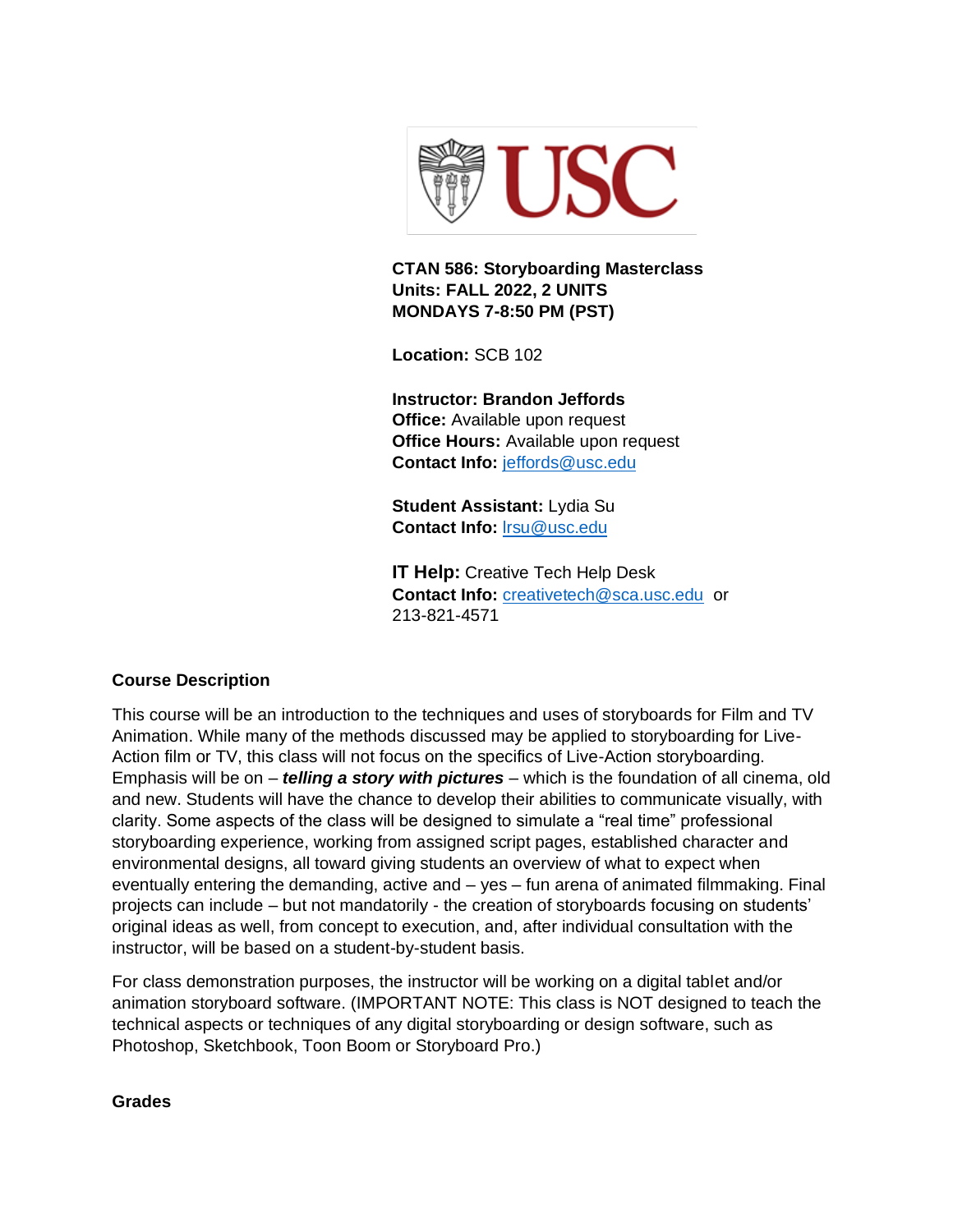Grading will not be based on group critiques, classroom participation and accurate delivery of assignments. Students will be judged by completion of assignments by given deadlines, willingness to take direction, execution of revisions and overall improvement demonstrated over the span of the course. Students will NOT be graded on personal drawing skills, but will be expected to accurately communicate ideas, actions and scenarios in a graphic, clear, visual manner.

## **Grading Breakdown**

- Assignments 40%
- Class participation & participation in lectures 20%
- Final project 40%

Projects will be evaluated on the following criteria:

- a. Accuracy of assignment guidelines
- b. Demonstration of principles covered in class
- c. Communication of ideas

Final projects will be evaluated on the following criteria:

- a. Completion
- b. Communication of narrative or intent
- c. Effectiveness of timing and execution

### **Electronic Media in Class**

You may use your laptops and/or portable digital drawing tablets for notes and/or translation, but NOT for social media or YouTube (except for research purposes approved by the instructor) during lectures. Absolutely no social media or texting during lectures, keep phones on mute.

### **Supplies**

Digital Storyboarding preferred. Storyboard software such as Toonboom Storyboard Pro, or Photoshop, Sketcher are encouraged for those students who know how to use them. Presentation of assignments using Power Point or Preview is welcomed and encouraged, but not mandatory.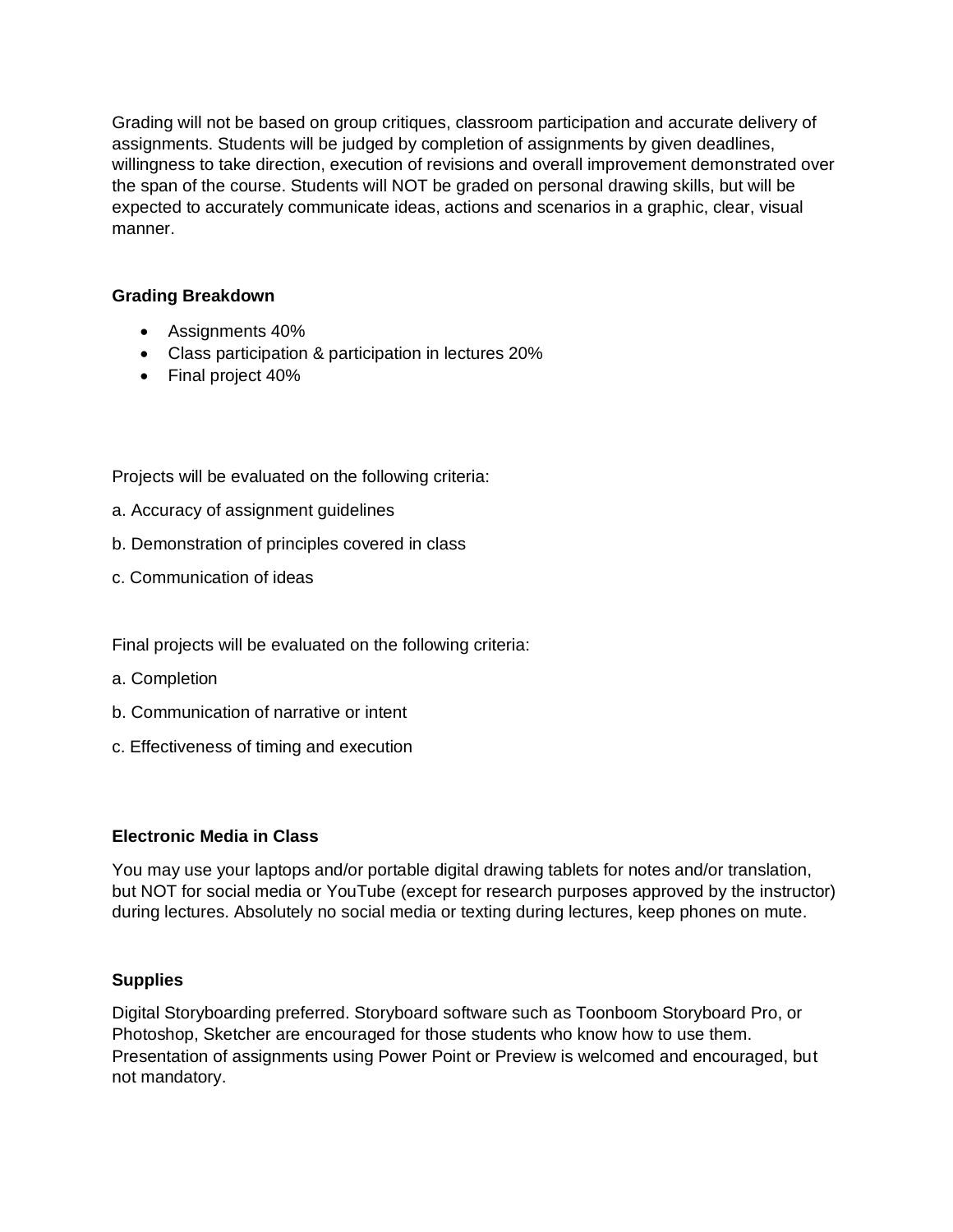If the student chooses traditional drawing, they can select the exact drawing medium with which they are most comfortable, but drawing paper sketchbooks (no smaller than 8.5 X 11 letter size) pencils, erasers, black pens and markers (Sharpies preferred) are highly recommended, as are professional storyboard pads – both TV and Feature (1:1.85 screen ratio) formats.

# **Required Readings and Supplementary Materials**

While storyboarding is largely a "Learn by Doing" craft, several books have been published, which provide, if not fully "How To" information, good inspiration for the student artist. All the books listed below are relatively inexpensive and available new and/or used, and in paperback, on Amazon.com or eBay, as well as book and art supply stores:

- *FUN WITH A PENCIL* by Andrew Loomis
- *ANIMATION – LEARN HOW TO DRAW ANIMATED CARTOONS* by Preston Blair
- *HOW TO ANIMATE FILM CARTOONS* by Preston Blair
- *DISNEY ANIMATION – THE ILLUSION OF LIFE* by Frank Thomas and Ollie Johnson

# **Course Schedule:**

- WEEK 1 (Aug 23): **"SHOW IT. DON'T TELL IT."** Visual Storytelling Overview. In-class quick assignments and discussion. First Home Assignment Due Following Week.
- WEEK 2(Aug 30): **"ARE WE CLEAR?"** Turn in Assignments Group Critique and Discussion and instructor examples. Second Home Assignment Due Following Week.
- WEEK 3 (Sep 6): **NO CLASS!** Labor Day.
- WEEK 4 (Sep 13): **"TIME FOR THE REAL THING"**  Group discussion and assignment of individual scripted sequence and two-week delivery deadline. Rough working concepts and "thumbnails" of work-in-progress is due following week for individualized discussions with instructor.
- WEEK 5 (Sep 20): **"PROFESSIONAL PITCH DEMONSTRATION" -** Group Q & A. In class working session. One-on-one instructor assistance.
- WEEK 6 (Sep 27): **"THE PITCH"**  Students present storyboards from assigned sequences. Group discussion. Instructor tips on presentation of storyboards. How to approach revisions. Assignment: Find an existing short film clip (animated or live-action) which conveys a visual idea. Translate in simple drawing form, the basic key visual elements which support the idea.
- WEEK 7 (Oct 4): **"2ND STORYBOARD ASSIGNMENT- Story Test"**  Review student scenes. Instructor lecture. Advanced version of assignment from Week 4. (Due in 3 Weeks.)
- WEEK 8 (Oct 11): **INDIVIDUALIZED STUDENT/INSTRUCTOR DISCUSSIONS –** Group Q & A. In class working session. One-on-one instructor assistance.
- Fall Recess (Oct 14-15)
- WEEK 9 (Oct 18): **INDIVIDUALIZED STUDENT/INSTRUCTOR DISCUSSIONS –** Group Q & A. In class working session. One-on-one instructor assistance.
- WEEK 10 (Oct 25): **"PITCHES"** Story Test Pitch review. In class exercise.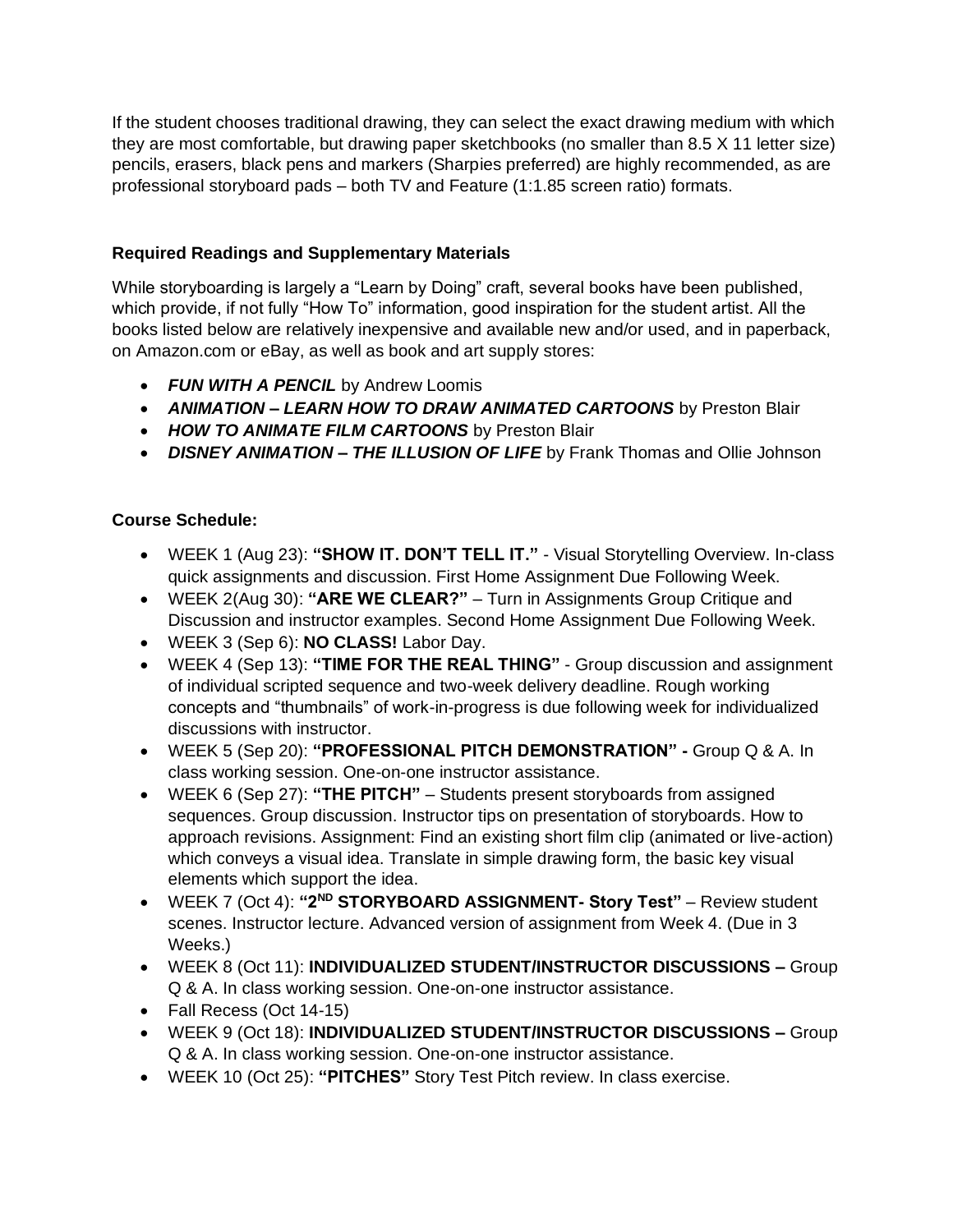- WEEK 11 (Nov 1):. "**HONING SKILLS"**  Instructor presentation and student in-class exercises based on class needs. (i.e. improving camera angles, cutting, staging etc.) **"THE FINAL ASSIGNMENT"** – Students and Instructor discuss whether given student wants to produce and original idea or from an existing script assigned by the Instructor (both receive equal grading credit). Assignments given. Due in 4 weeks (Nov 22)
- WEEK 12 (Nov 8): **"CONCEPT REVIEW"**  Instructor will review the students' concepts to make sure they are achievable within the timeframe. One-on-one instructor assistance
- WEEK 13 (Nov 15): **"WORKSHOP CLASS PART ONE"**  Instructor "Walk-Around". Individual Discussions where needed/requested. All students must check-in. One-on-one instructor assistance.
- WEEK 14 (Nov 22): **"WORKSHOP CLASS PART TWO"**  Instructor "Walk-Around". Individual Discussions where needed/requested. All students must check-in. One-on-one instructor assistance.
- WEEK 15 (Nov 29): **"FINAL PITCHES "**  Final Pitches of your original story are due. This is your final exam. They should be submitted electronically and will be presented orally in the final class period. Instructor Summation. Due at 7:00pm (PST)
- (Dec 4-6) Study Days

Statement on Academic Conduct and Support Systems

## Academic Conduct:

Plagiarism – presenting someone else's ideas as your own, either verbatim or recast in your own words – is a serious academic offense with serious consequences. Please familiarize yourself with the discussion of plagiarism in SCampus in Part B, Section 11, "Behavior Violating University Standards" policy.usc.edu/scampus-part-b. Other forms of academic dishonesty are equally unacceptable. See additional information in SCampus and university policies on scientific misconduct, policy.usc.edu/scientific-misconduct.

Support Systems:

Counseling and Mental Health - (213) 740-9355 – 24/7 on call studenthealth.usc.edu/counseling

Free and confidential mental health treatment for students, including short-term psychotherapy, group counseling, stress fitness workshops, and crisis intervention.

Student Health Leave Coordinator – 213-821-4710

Located in the USC Support and Advocacy office, the Health Leave Coordinator processes requests for health leaves of absence and advocates for students taking such leaves when needed. <https://policy.usc.edu/student-health-leave-absence/>

National Suicide Prevention Lifeline - 1 (800) 273-8255 – 24/7 on call suicidepreventionlifeline.org

Free and confidential emotional support to people in suicidal crisis or emotional distress 24 hours a day, 7 days a week.

Relationship and Sexual Violence Prevention and Services (RSVP) - (213) 740-9355(WELL), press "0" after hours – 24/7 on call studenthealth.usc.edu/sexual-assault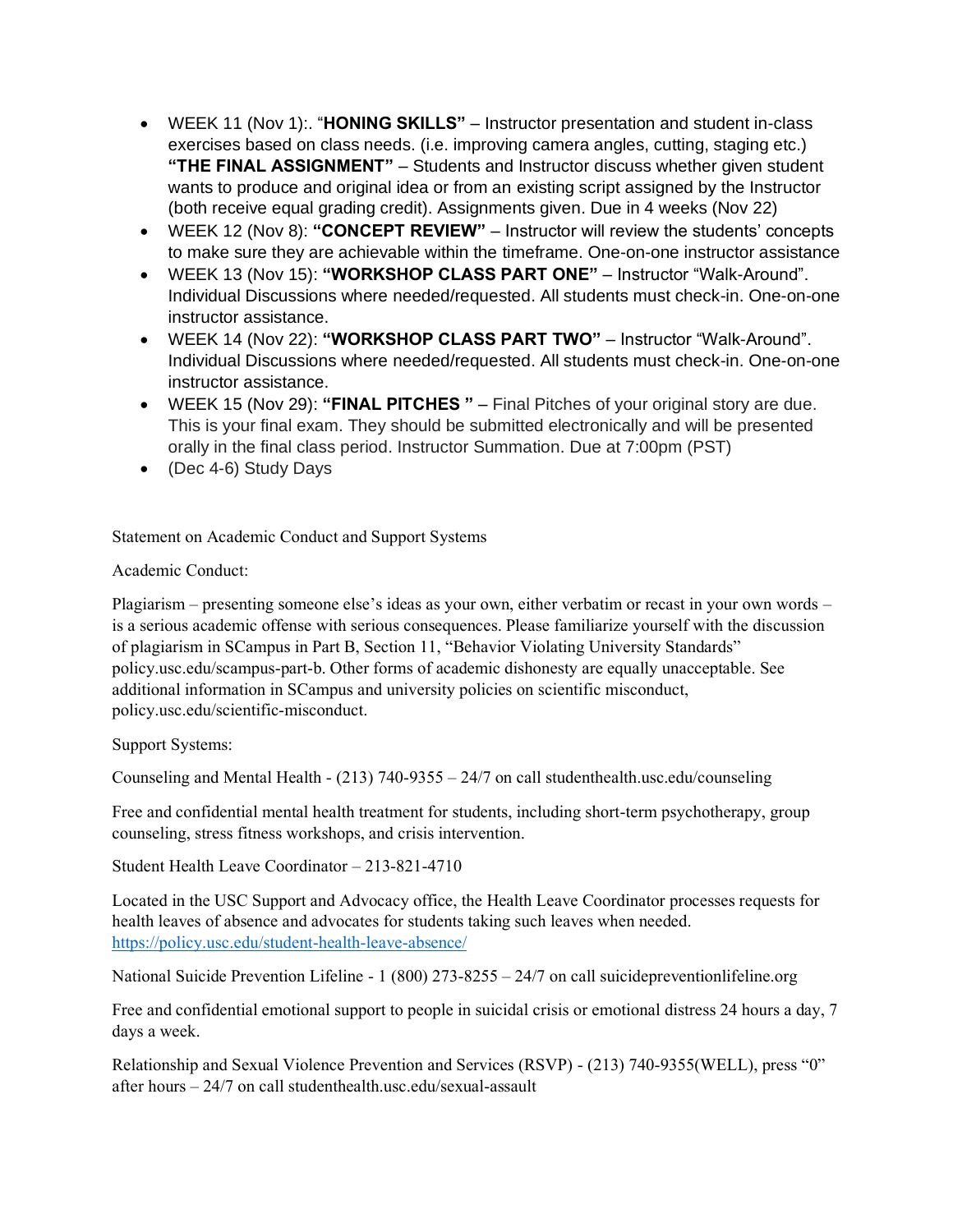Free and confidential therapy services, workshops, and training for situations related to gender-based harm.

Office of Equity and Diversity (OED)- (213) 740-5086 | Title IX – (213) 821-8298 equity.usc.edu, titleix.usc.edu

Information about how to get help or help someone affected by harassment or discrimination, rights of protected classes, reporting options, and additional resources for students, faculty, staff, visitors, and applicants. The university prohibits discrimination or harassment based on the following protected characteristics: race, color, national origin, ancestry, religion, sex, gender, gender identity, gender expression, sexual orientation, age, physical disability, medical condition, mental disability, marital status, pregnancy, veteran status, genetic information, and any other characteristic which may be specified in applicable laws and governmental regulations. The university also prohibits sexual assault, nonconsensual sexual contact, sexual misconduct, intimate partner violence, stalking, malicious dissuasion, retaliation, and violation of interim measures.

Reporting Incidents of Bias or Harassment - (213) 740-5086 or (213) 821-8298 uscadvocate.symplicity.com/care\_report

Avenue to report incidents of bias, hate crimes, and microaggressions to the Office of Equity and Diversity |Title IX for appropriate investigation, supportive measures, and response.

The Office of Disability Services and Programs - (213) 740-0776 dsp.usc.edu

Support and accommodations for students with disabilities. Services include assistance in providing readers/notetakers/interpreters, special accommodations for test taking needs, assistance with architectural barriers, assistive technology, and support for individual needs.

Campus Support & Intervention - (213) 821-4710 campussupport.usc.edu

Assists students and families in resolving complex personal, financial, and academic issues adversely affecting their success as a student.

Diversity at USC - (213) 740-2101 diversity.usc.edu

Information on events, programs and training, the Provost's Diversity and Inclusion Council, Diversity Liaisons for each academic school, chronology, participation, and various resources for students.

USC Emergency - UPC: (213) 740-4321, HSC: (323) 442-1000 – 24/7 on call dps.usc.edu, emergency.usc.edu

Emergency assistance and avenue to report a crime. Latest updates regarding safety, including ways in which instruction will be continued if an officially declared emergency makes travel to campus infeasible.

USC Department of Public Safety - UPC: (213) 740-6000, HSC: (323) 442-1200 – 24/7 on call dps.usc.edu

Non-emergency assistance or information.

Office of the Ombuds - (213) 821-9556 (UPC) / (323-442-0382 (HSC) ombuds.usc.edu

A safe and confidential place to share your USC-related issues with a University Ombuds who will work with you to explore options or paths to manage your concern.